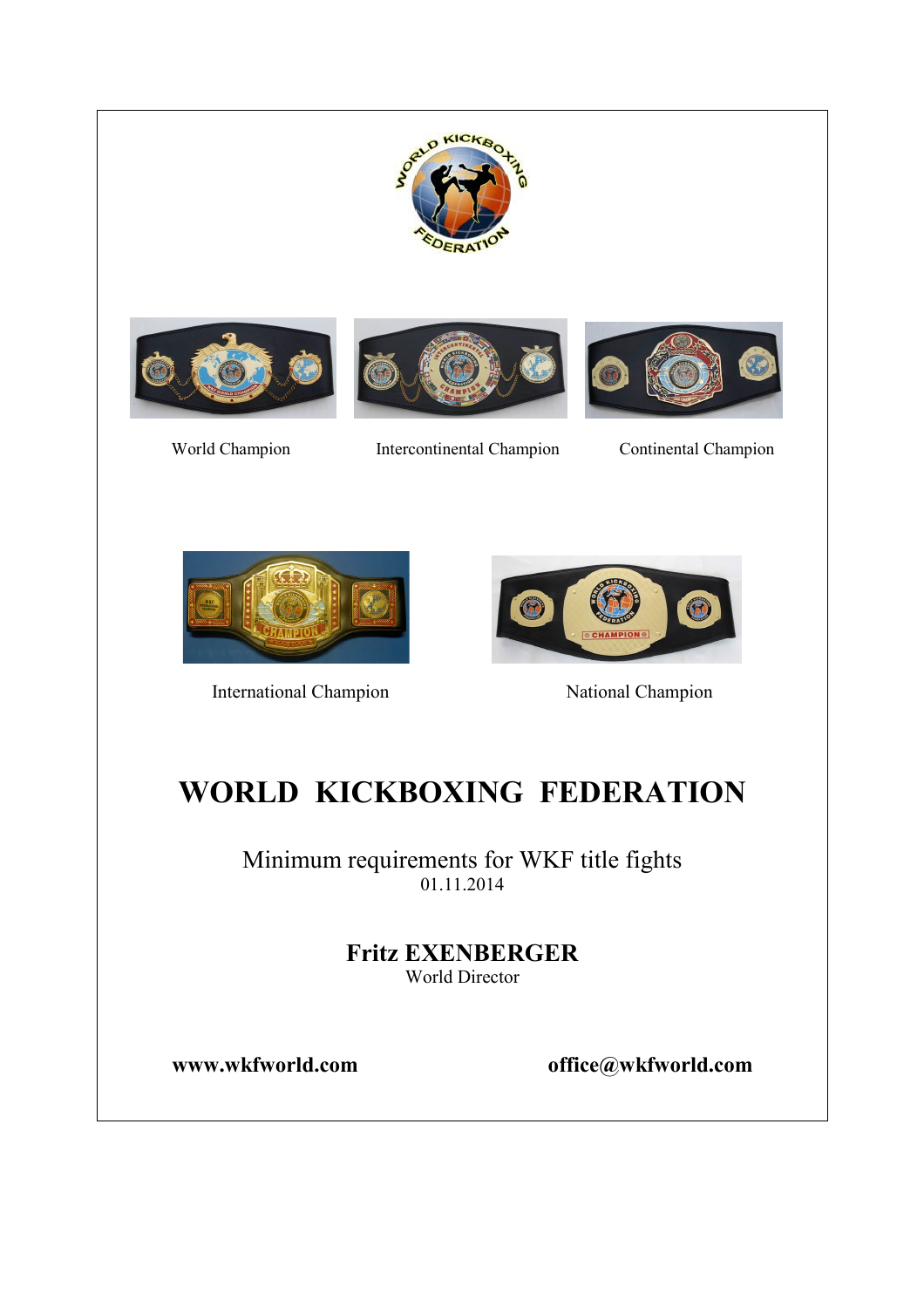# General information's

Please check all possible fighter male or female in the ranking and send for any of your new fighter the usual fighter profile. We post them in our World ranking, - without position in our ranking - no way to get a WKF title fight.

For any upcoming title fight applications we request to send just by mail few weeks before the compulsory title application form, to avoid any misunderstanding.

If WKF head office agrees the title fight you get the official confirmation, we fix it in the ranking and time schedule on our web site. So everybody could see World wide your event and the booked title fight. WKF head office will appoint the Supervisor for the title fight. Costs for air ticket, Hotel and food as well as the fee of 300.- Euro belongs to the promoter.

World Kickboxing Head office is ready anytime if you need our support and our first aims are to satisfy our members, but it is still a business.

## We expect the fee money 30 days in advance one of our bank accounts.

Bank Austria Creditanstalt: IBAN: AT21 1200 0236 1175 9001 BIC: BKAUATWW Raiffeisenbank Mittelrheintal /Switzerland: IBAN: CH 1281319 00000 870 43 38/CHF BIC: RAIFCH 22 Sparkasse Döbeln / Germany: IBAN: DE53 8605 5462 0033 0036 67 BIC:SOLADES1DLN / SOLADEST

## For more than one title on the same show we are open for any negotiations. Ask for our special offers. For the title fights you will get all title belts and certificates in time.

#### Officials and referees

Any weigh-in for titles fight has to be done at least 24 hours before the fight, the appointed WKF supervisor must be present in any case during the weigh-in. Both fighters must be weigh-in at the same time and on the same scale, both managers / coaches must be present. Both fighters must compulsory undergo medical examinations from the official medic / match doctor.

The official WKF Sport pass with annual medical examination not older than 12 month is also compulsory.

For any international title fights are only two ways of judging possible, without exception.

- A one judge from the host country, one from the opponent's country and one neutral
- B three judges from a neutral country

The ring referee can be however from any country. It is the responsibility of all judges to judge the fight fairly and without prejudice. All rounds will be single scored.